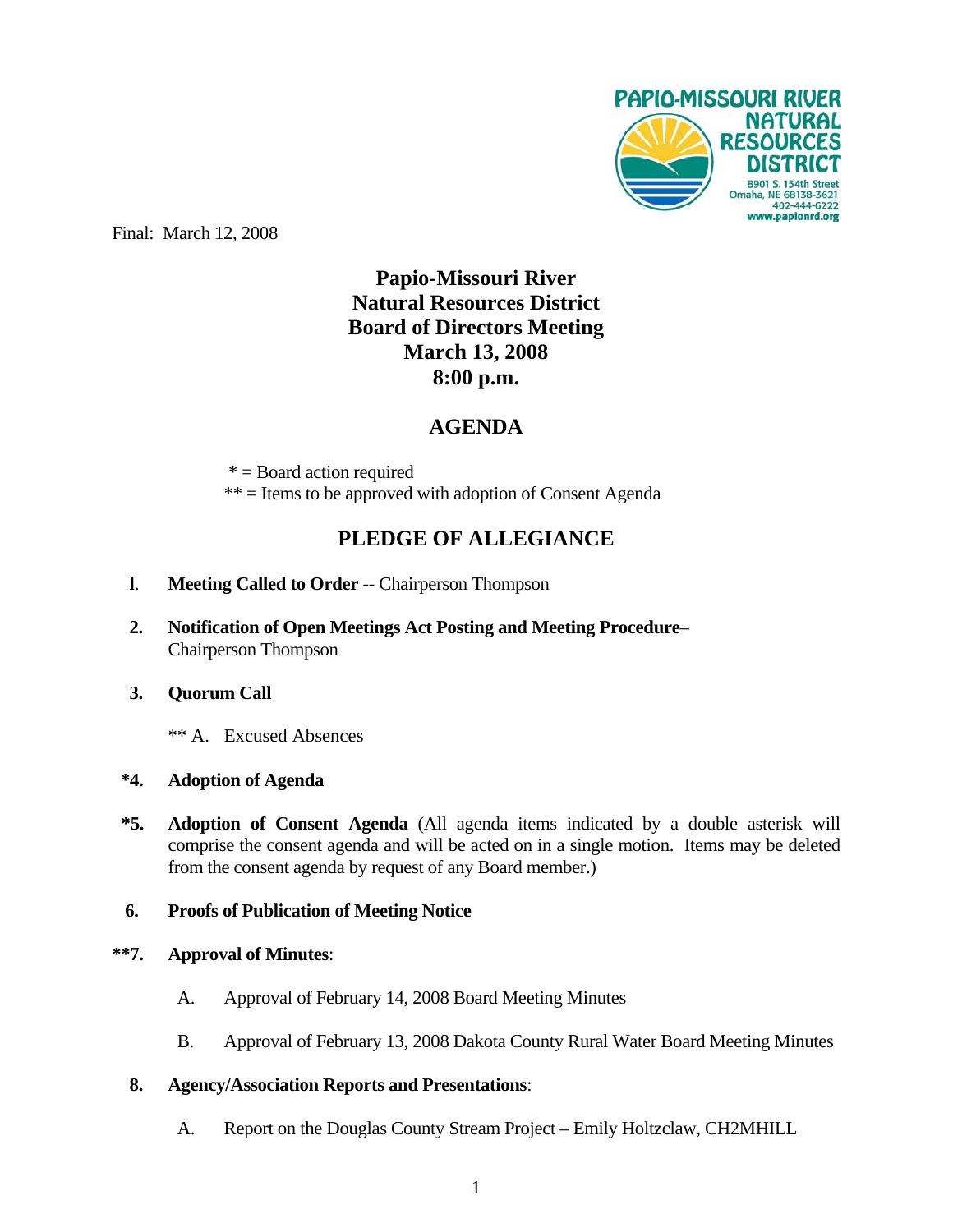- B. Natural Resources Conservation Service Report Verlon Barnes, NRCS District **Conservationist**
- C. Nebraska Association of Resources Districts Director Tesar
	- 1. NARD Board of Directors Meeting, March 3, 2008 in Holdrege, NE
	- 2. NARD Washington DC Trip, March 8-12, 2008 Directors John Conley and Dave Klug, and Marlin Petermann
- D. National Association of Conservation Districts Annual Meeting Director Fowler
- E. Lower Platte River Corridor Alliance Report Rodney Verhoeff
- F. Legislative Report Rich Lombardi

#### **9. Subcommittee Reports**:

- \*A. Finance, Expenditures and Legal Subcommittee (March 6, 2008) Director John **Conley** 
	- 1. Property Purchase for New Blair Office
	- 2. Right of Way Acquisition at Papio Detention Basin Site WP-RB5 Pink Family Investments Parcel - *[Executive Session, if needed]*
- \*B. Programs, Projects & Operations Subcommittee (March 6, 2008) Director John **Conley** 
	- 1. Contract for Waterline Extension for Washington County Rural Water #1
	- 2. Waterloo Levee Evaluation Cost Share Agreement

#### **\*10**. **Treasurer's Report** -- Director John Conley

- A. District
- B. Dakota County Rural Water Supply
- C. Washington County Rural Water Supply #1
- D. Washington County Rural Water Supply #2
- E. Thurston County Rural Water Supply
- F. Elkhorn River Improvement Project Area
- G. Elkhorn River Breakout Project
- H. Elk/Pigeon Creek Drainage Project
- I. Western Sarpy Drainage Improvement Project Area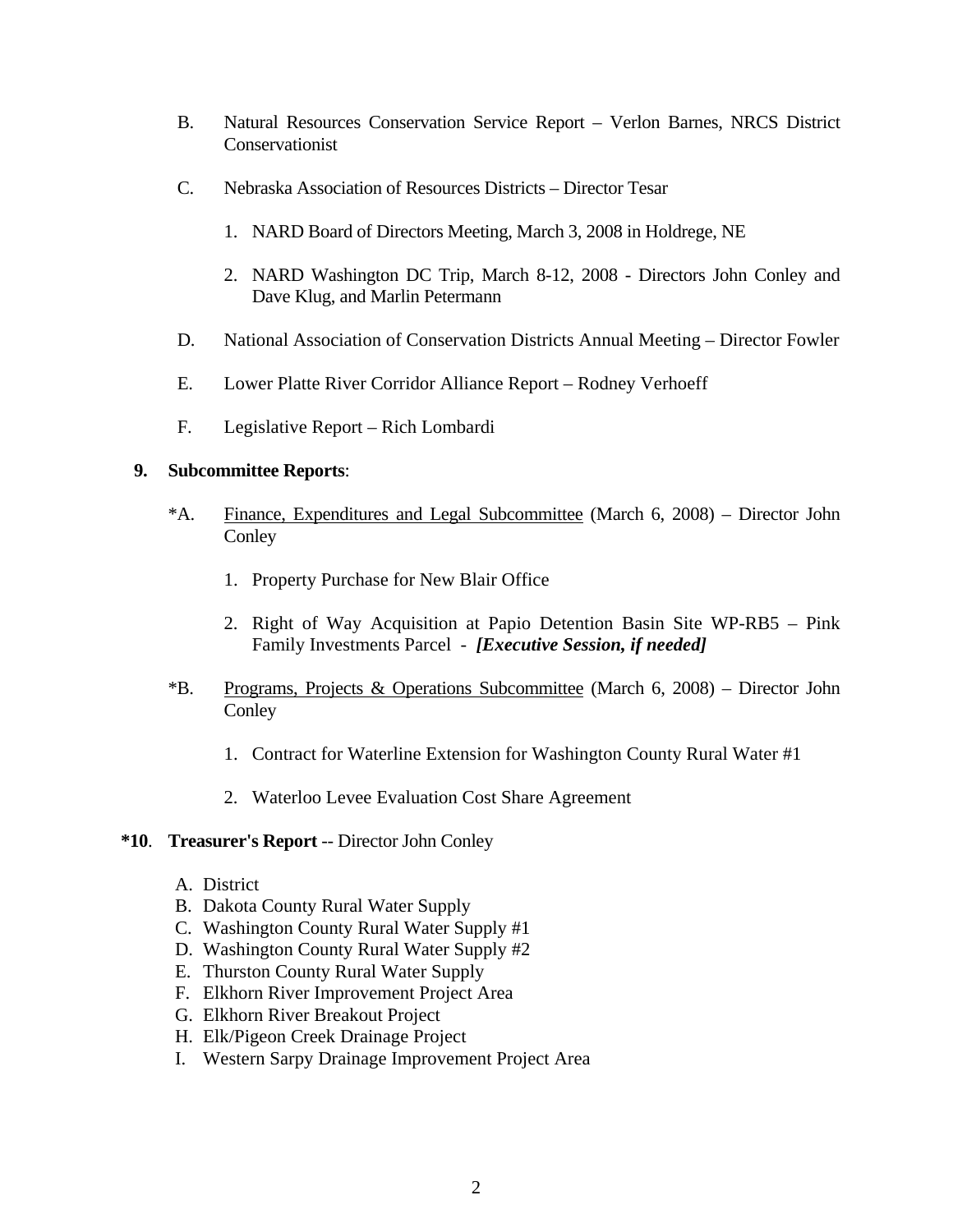#### **11**. **Chairperson's Report** – Chairperson Thompson

- A. P-MRNRD Director 2008 Candidate List
- B. Report on Draft Study of Property Values Douglas County

## **12. General Manager's Report** – John Winkler

- A. I&E Report
- B. Personnel/Miscellaneous Items
- C. Report on Purchases Construction Services, Professional Services, Personal Property
- D. Current and On-Going Programs P-MRNRD Legal Counsel
- E. Papillion Creek Watershed Partnership Report
- F. Legislative Issues:
	- 1. NARD Legislative Updates
- G. News Clips

#### **13. Informational Items**:

A. Future Meetings:

| March 20, 2008 | Papillion Creek Watershed Partnership Meeting, 10:00 a.m.,<br><b>NRC</b>                                                        |
|----------------|---------------------------------------------------------------------------------------------------------------------------------|
| April 8, 2008  | <b>P-MRNRD Subcommittee Meetings</b>                                                                                            |
| April 10, 2008 | <b>P-MRNRD Board Meeting</b>                                                                                                    |
| April 29, 2008 | Lower Platte River Corridor Alliance Quarterly Meeting,<br>9:30 p.m., Nebraska Game and Parks Commission, Lincoln,<br><b>NE</b> |
| May 2-3, 2008  | Nebraska Trails Conference, Grand Island, NE                                                                                    |
| May 6, 2008    | <b>P-MRNRD Subcommittee Meetings</b>                                                                                            |
| May 8, 2008    | <b>P-MRNRD Board Meeting</b>                                                                                                    |
| May 26, 2008   | Memorial Day Holiday - P-MRNRD Offices Closed                                                                                   |